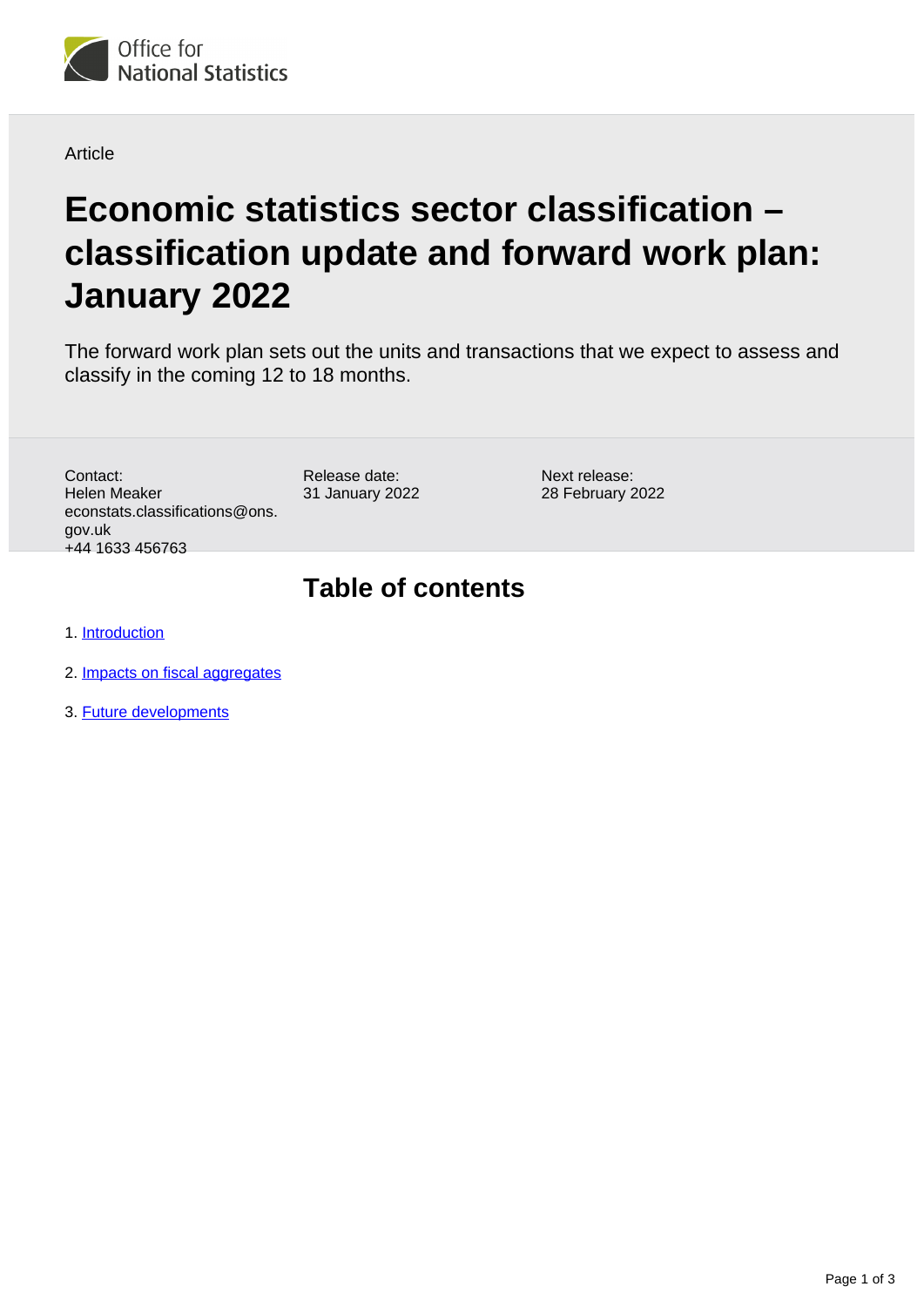## <span id="page-1-0"></span>**1 . Introduction**

Our economic statistics are produced in accordance with international rules and guidance. Central to this are the rules set out in the European System of Accounts (ESA) 2010 and accompanying Manual on Government Deficit and Debt (MGDD). These include rules on classifying statistical units (organisations or bodies) and the transactions they engage in. A summary of these, and our approach to their application, can be found on our [Economic statistics classification web page](https://www.ons.gov.uk/methodology/classificationsandstandards/economicstatisticsclassifications).

The [Forward work plan \(XLS, 123.4 KB\)](https://www.ons.gov.uk/file?uri=/methodology/classificationsandstandards/economicstatisticsclassifications/introductiontoeconomicstatisticsclassifications/jan2022fwp.xls) sets out the organisations and transactions that we expect to assess and classify in the next 12 to 18 months. Please note that classification priorities can change quickly, and the expected dates of completion are only indicative at the time of publication. There is high demand for classification assessments, and at any one time we progress many active cases, with new cases often arising. These include confidential assessments of government and devolved administration policy proposals, as explained in our [classification process](https://www.ons.gov.uk/methodology/classificationsandstandards/economicstatisticsclassifications/ukeconomicstatisticssectorandtransactionclassificationstheclassificationprocess).

We do not announce or discuss such policy proposal assessments to give policymakers the space to develop policy. At such a time that a policy is implemented, we will publish a classification decision. You can read our [Public Sector Classification Guide \(XLS, 2.9 MB\)](https://www.ons.gov.uk/file?uri=/methodology/classificationsandstandards/economicstatisticsclassifications/introductiontoeconomicstatisticsclassifications/pscgjan22.xls) for more information.

Therefore, the forward work plan does not cover all cases that will arise over the next 12 to 18 months; minor cases (with smaller statistical and policy impacts) will be assessed as resources allow. The cases scheduled in this article have been prioritised because of the impact they will have on important statistics and their importance to public policy.

#### **Economic statistics governance after EU exit**

Following the UK's exit from the EU, new governance arrangements are being put in place that will support the adoption and implementation of high-quality standards for UK economic statistics. These governance arrangements will promote international comparability and add to the credibility and independence of the UK's statistical system.

At the centre of this new governance framework will be the new National Statistician's Committee for Advice on Standards for Economic Statistics (NSCASE). NSCASE will support the UK by ensuring its processes for influencing and adopting international statistical standards are world leading. The advice NSCASE provides to the National Statistician will span the full range of domains in economic statistics. This includes the National Accounts, fiscal statistics, prices, trade and the balance of payments and labour-market statistics.

There is [further information about NSCASE](https://uksa.statisticsauthority.gov.uk/the-authority-board/committees/national-statisticians-advisory-committees-and-panels/national-statisticians-committee-for-advice-on-standards-for-economic-statistics-nscase/) on the UK Statistics Authority's website.

### <span id="page-1-1"></span>**2 . Impacts on fiscal aggregates**

Approximate potential impacts on fiscal aggregates are given in the forward work plan. The fiscal aggregates are:

- public sector net borrowing and public sector net debt for the UK
- general government consolidated gross debt and general government net borrowing for European measures

The impacts described would occur only if an organisation's classification status changes from public to private sector (or the other way around) or if a new organisation is classified to the public sector. Transactional classifications can also affect the fiscal aggregates.

For indicative effects on fiscal aggregates, the following definitions are used: